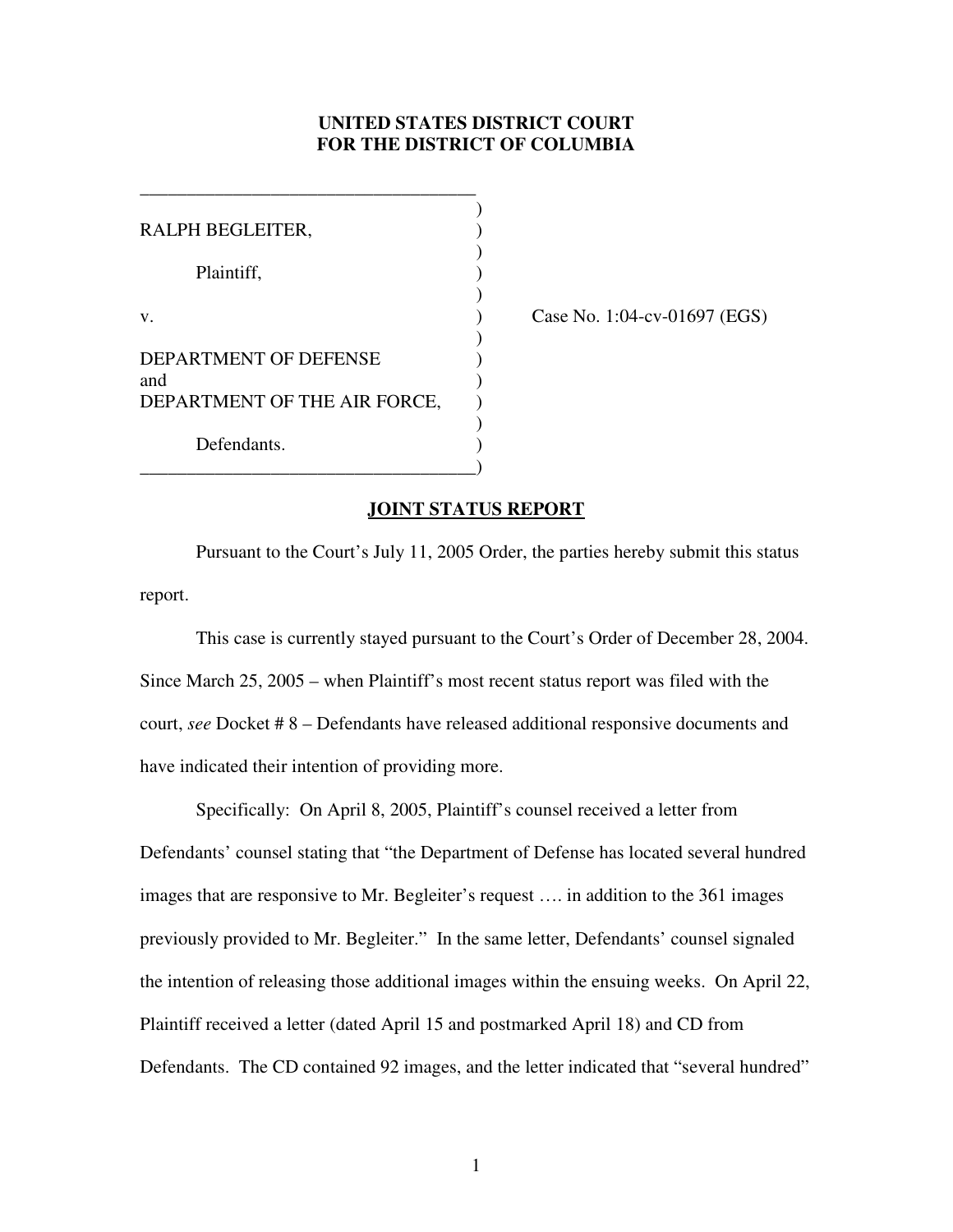additional records were under review. On April 26, Plaintiff received what Defendants styled as their "final response" to his FOIA requests – that is, two CDs, one of which contained 82 of the same images received on April 22, and the other of which contained 268 previously-unreleased images. In sum, Defendants have released 721 images to Plaintiff over the course of this litigation: 361 in the initial production (the same production made to Mr. Russ Kick via a previous, unrelated FOIA request), 92 on April 22, and 268 on April 26.

On June 3, 2005, Plaintiff's counsel sent a letter to Defendants' counsel raising some concerns about Defendants' recent production. In a response dated June 21, 2005, Defendants' counsel sought to address these concerns, and indicated Defendants' willingness to release five additional images and unredacted copies of 26 images previously released in redacted form. Plaintiff is currently awaiting these new and unredacted images.

Pending Plaintiff's satisfactory receipt of the promised new and unredacted images, the parties anticipate pursuing no further issues relating to the FOIA requests that are the subject of this case.

2